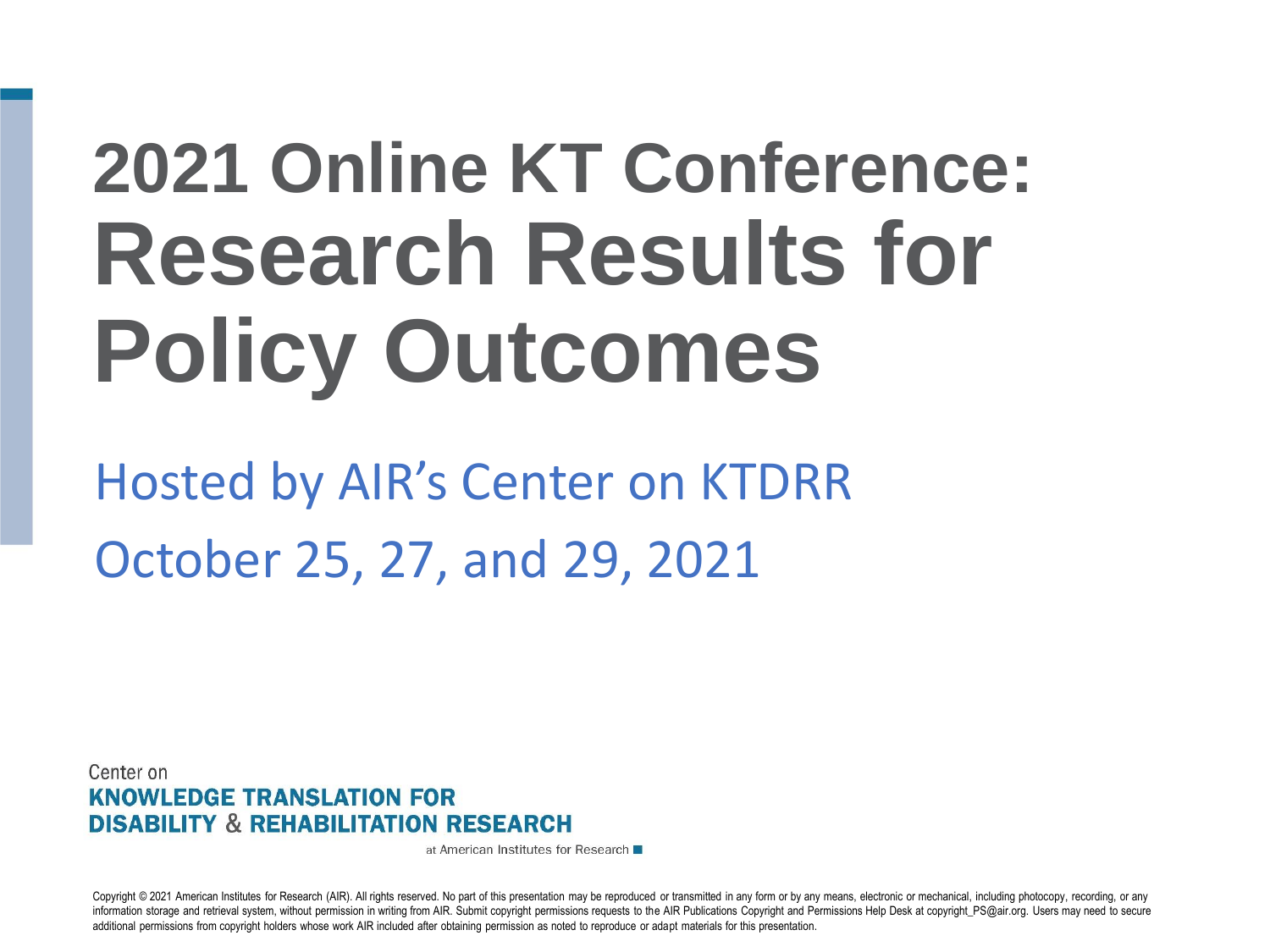#### TRANSLATING RESEARCH INTO DISABILITY POLICY— INSIGHTS OF A FORMER CONGRESSIONAL STAFFER

Presented by

Bobby Silverstein, JD

Principal, POWERS PYLES SUTTER & VERVILLE, PC

[Bobby.Silverstein@powerslaw.com](mailto:Bobby.Silversein@powerslaw.com)

OCTOBER 2021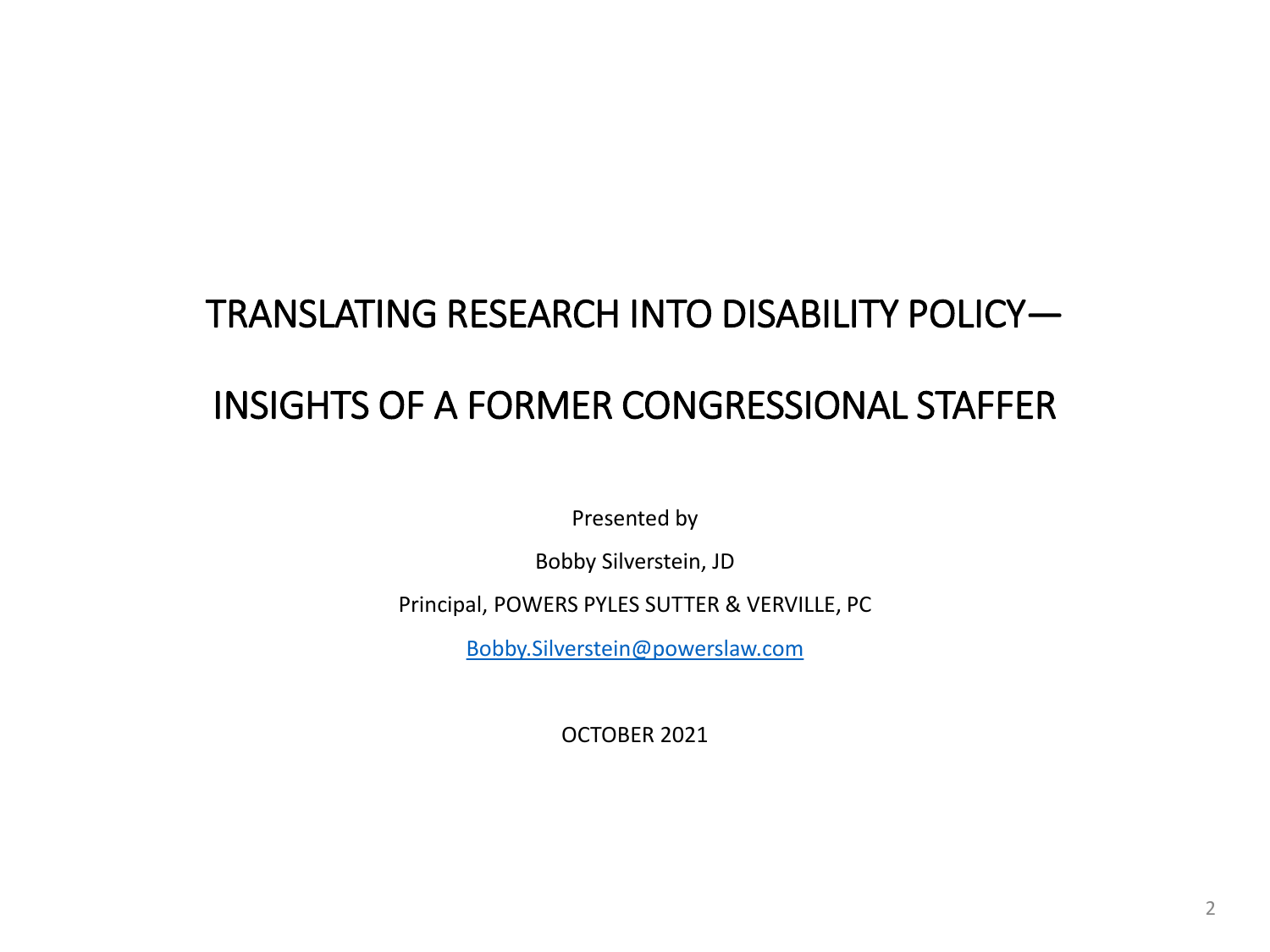#### BACKGROUND

- Former staff director and chief counsel, U.S. Senate Subcommittee on Disability Policy, Committee on Health, Education, Labor, and Pensions (1986–1997)
- Currently principal in the law firm of Powers, Pyles, Sutter & Verville, PC (lobbyist, researcher and policy counsel with a focus on advancing disability policy)
- 45 years experience translating research into disability policy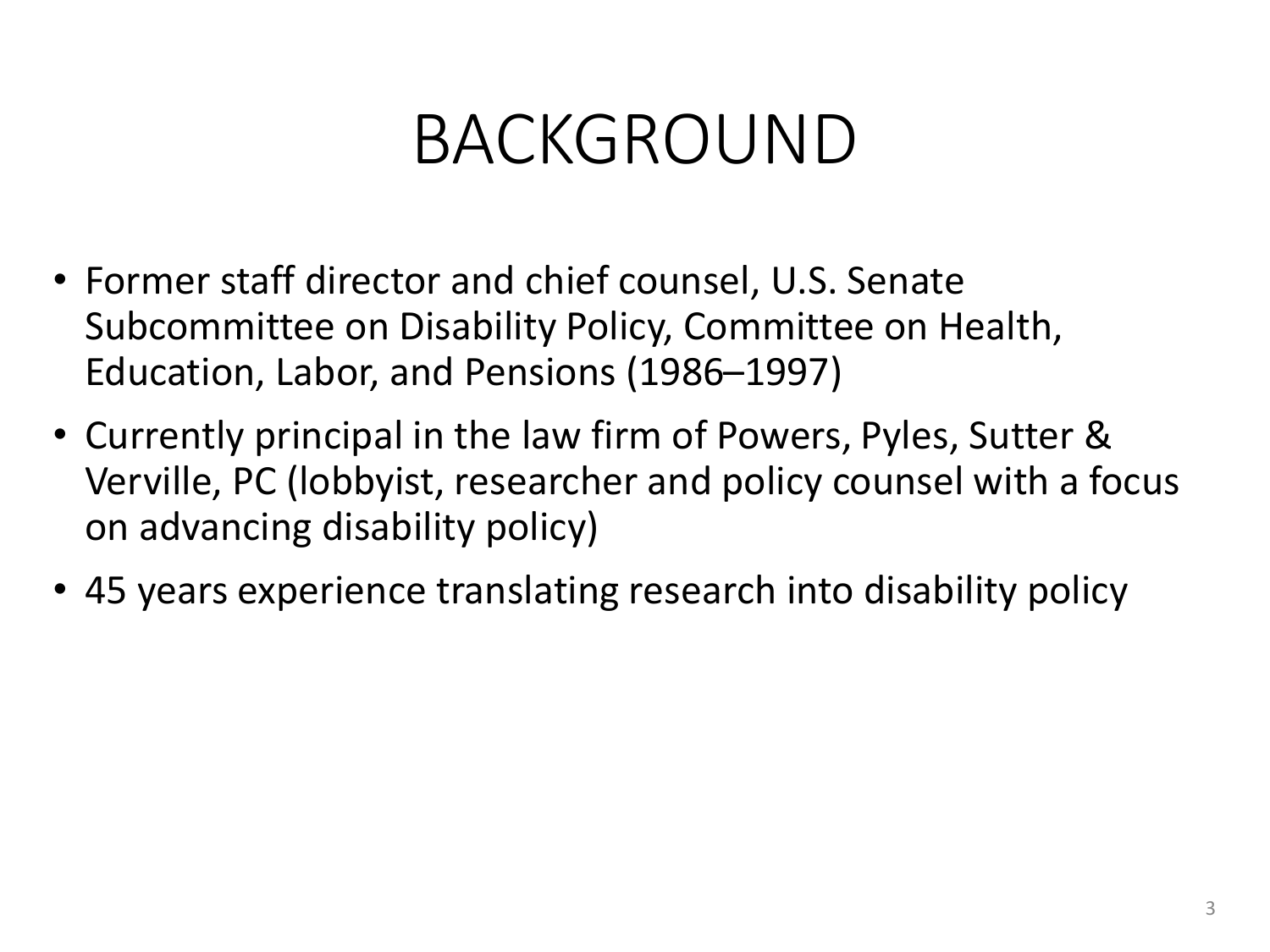### FOCUS OF PRESENTATION

- Explore how disability-related research informs the policymaking and policy implementation process
- Provide tips on how researchers can present their research in a form that maximizes its use by policymakers (and particularly their staff)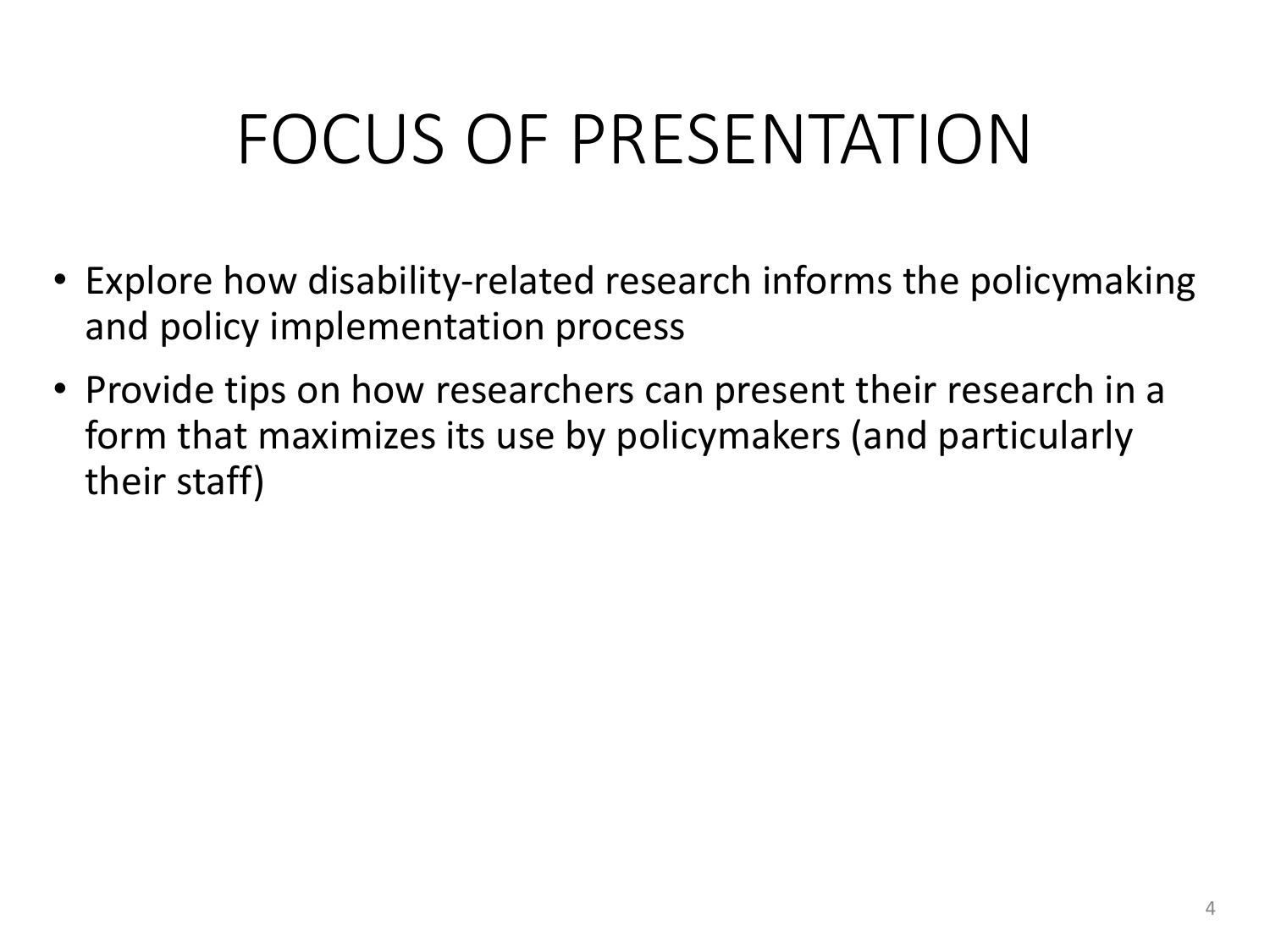#### WHAT IS PUBLIC POLICY?

- Public policy includes the formation of solutions to problems of general concern to the public.
- Policy:
	- Specifies rights and standards and proscribes inappropriate behavior (e.g., discrimination) and appropriate behavior (e.g., affirmative action)
	- Provides financial assistance to entities (often state and local government and nonprofits) offering services and supports
	- Provides assistance to individuals in the form of benefits (e.g., cash assistance)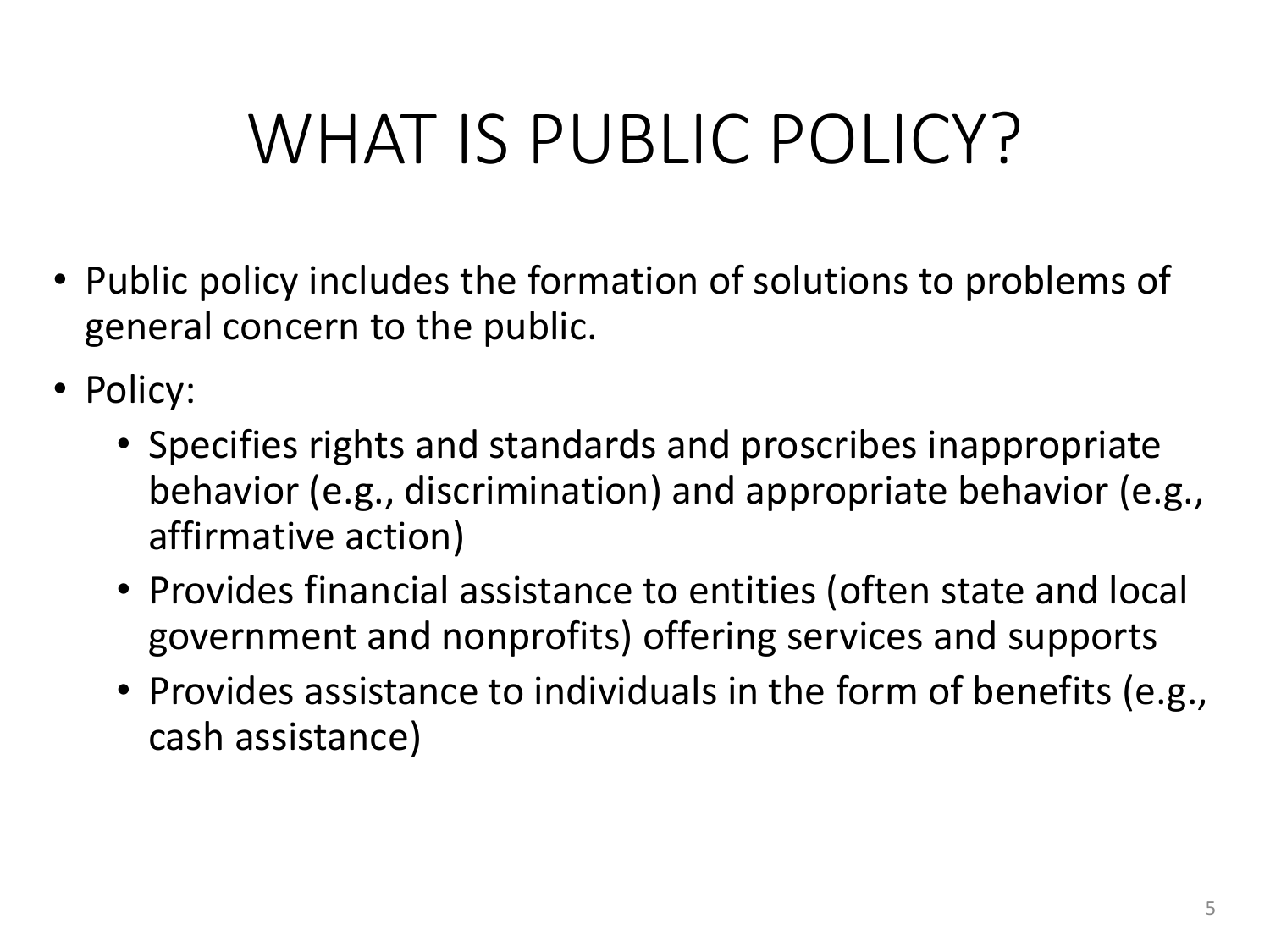#### WHAT IS DISABILITY POLICY?

- Disability policy is specifically targeted at addressing the needs and strengths of individuals with disabilities and their families. Examples include the Individuals with Disabilities Education Act (IDEA), Title I of the Rehabilitation Act, Supplemental Security Income (SSI) and Social Security Disability Insurance (SSDI) programs.
- Disability policy also includes generic law that address the interests of individuals with disabilities as well as nondisabled individuals. Examples include the Affordable Care Act (ACA), Medicaid (Home and Community-Based Services), and Workforce Innovation and Opportunity Act (WIOA).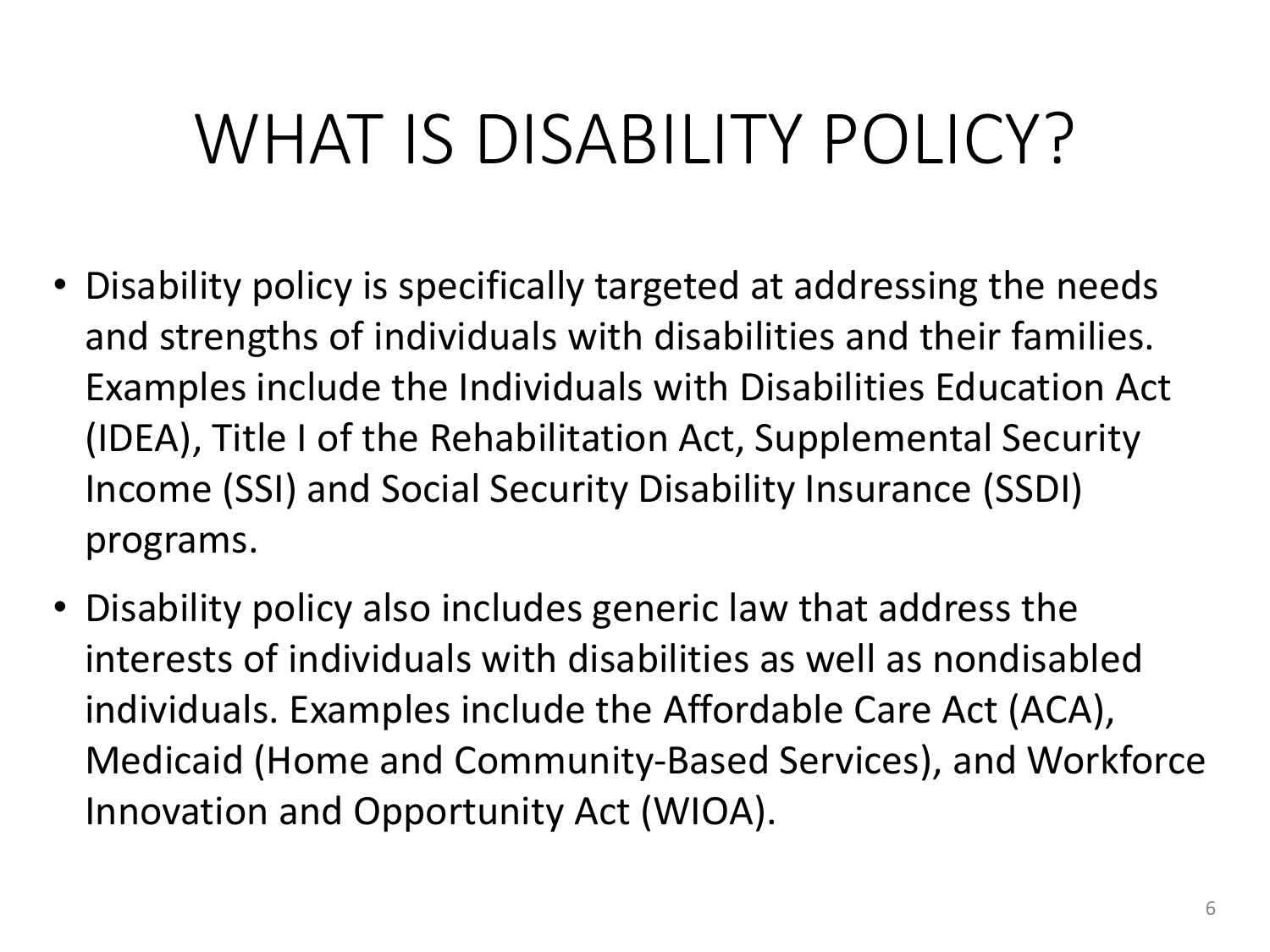## ROLE OF RESEARCH IN ADVANCING DISABILITY POLICY

#### **Research helps explain to policymakers why change is necessary and the nature and scope of change**

- Document the nature and severity of the problem (understand historical and policy context)
- Identify policy options (prohibitions, prescriptions, funding and resources)
- Justify policy options (cost/benefit analysis)
- Develop and advance implementation methodologies and strategies
- Measure compliance (goals, benchmarks, standards, and guidelines)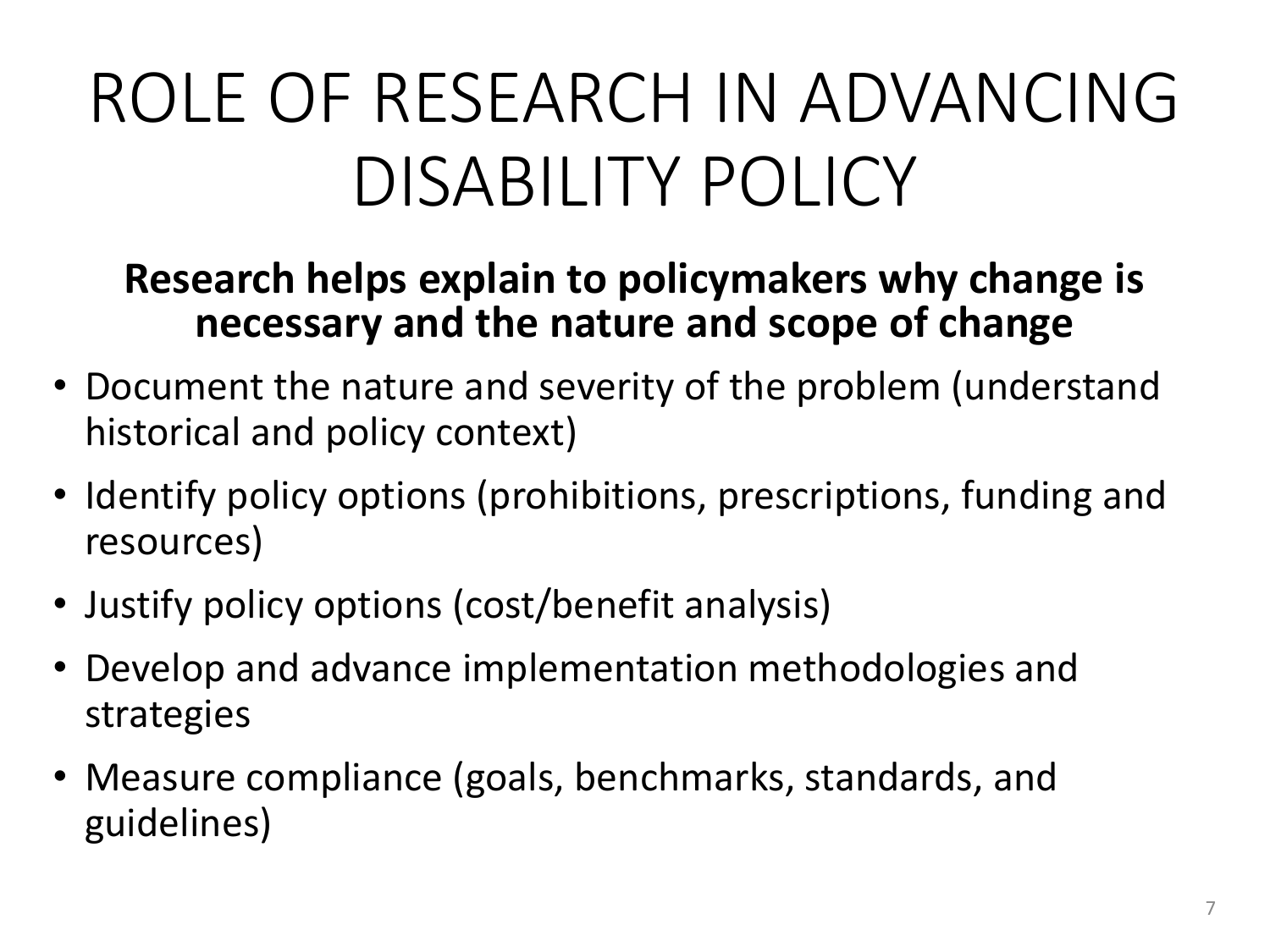## ROLE OF NIDILRR IN ADVANCING DISABILITY POLICY

- The National Institute on Disability, Independent Living, and Rehabilitation Research (NIDILRR) plays a unique and critical role in advancing disability policy.
- NIDILRR invests in applied and action-research designed to explore new and innovative strategies, interventions, and technologies to better achieve the goals of disability policy articulated in the ADA—equality of opportunity, full participation, independent living, and economic self-sufficiency.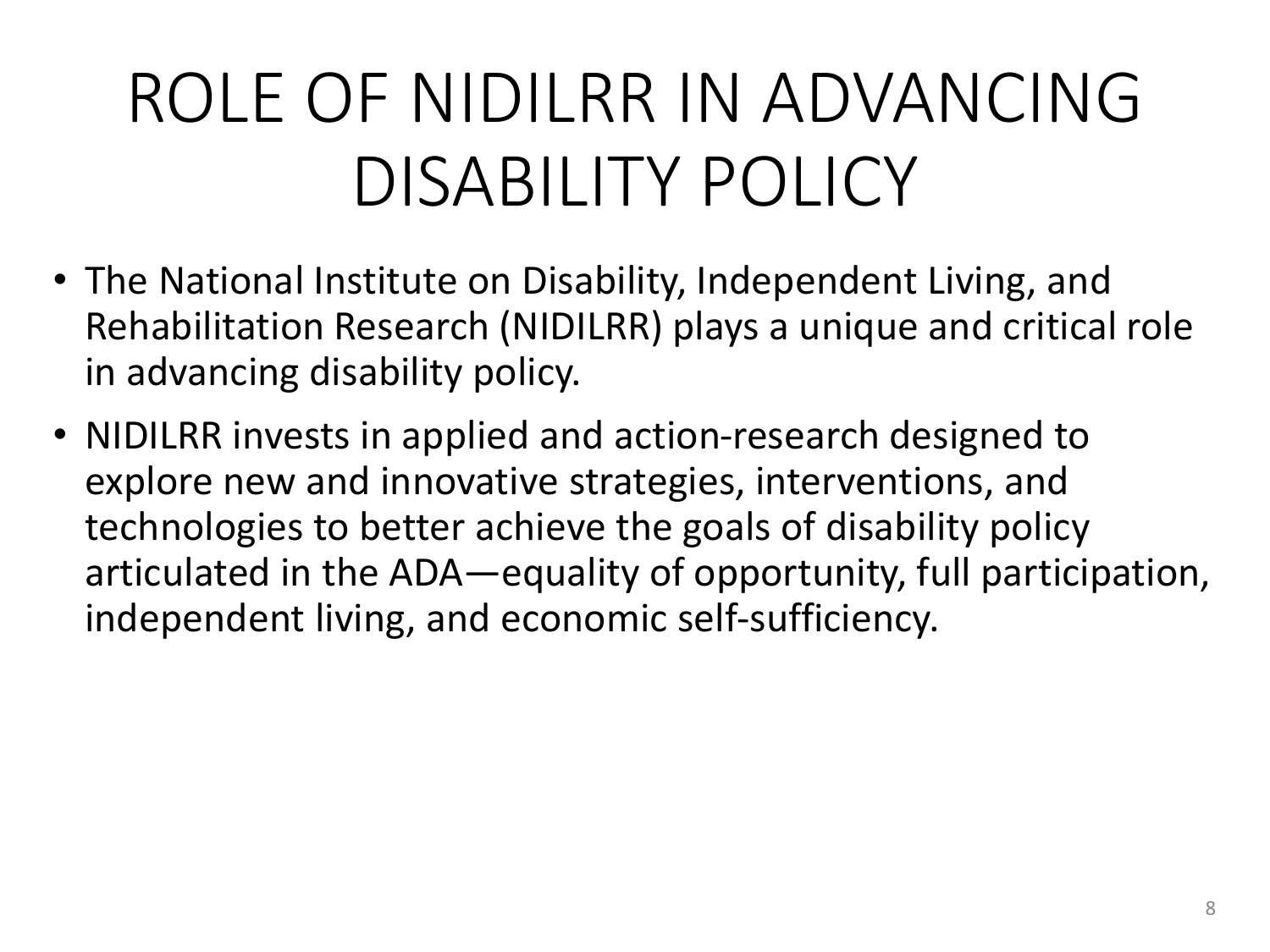#### EXAMPLES OF NIDILRR-SUPPORTED RESEARCH ADVANCING DISABILITY POLICY

- NIDILRR-supported research led to the development by the World Wide Web Consortium (W3C) of international standards for accessibility and usability of information and communication technology (Web Content Accessibility Guidelines, WCAG 1.0, 2.0 and 2.1). These guidelines are now incorporated by reference in the regulations implementing Section 508 of the Rehabilitation Act (ICT accessibility by federal agencies).
- A standard by the Federal Communication Commission (FCC) to allow phone companies to support real-time text was developed with NIDILRR funding.
- The Technology-Related Assistance for Individuals with Disabilities Act (P.L. 100-407) was based, in large part, on the research performed by NIDILRR grantees.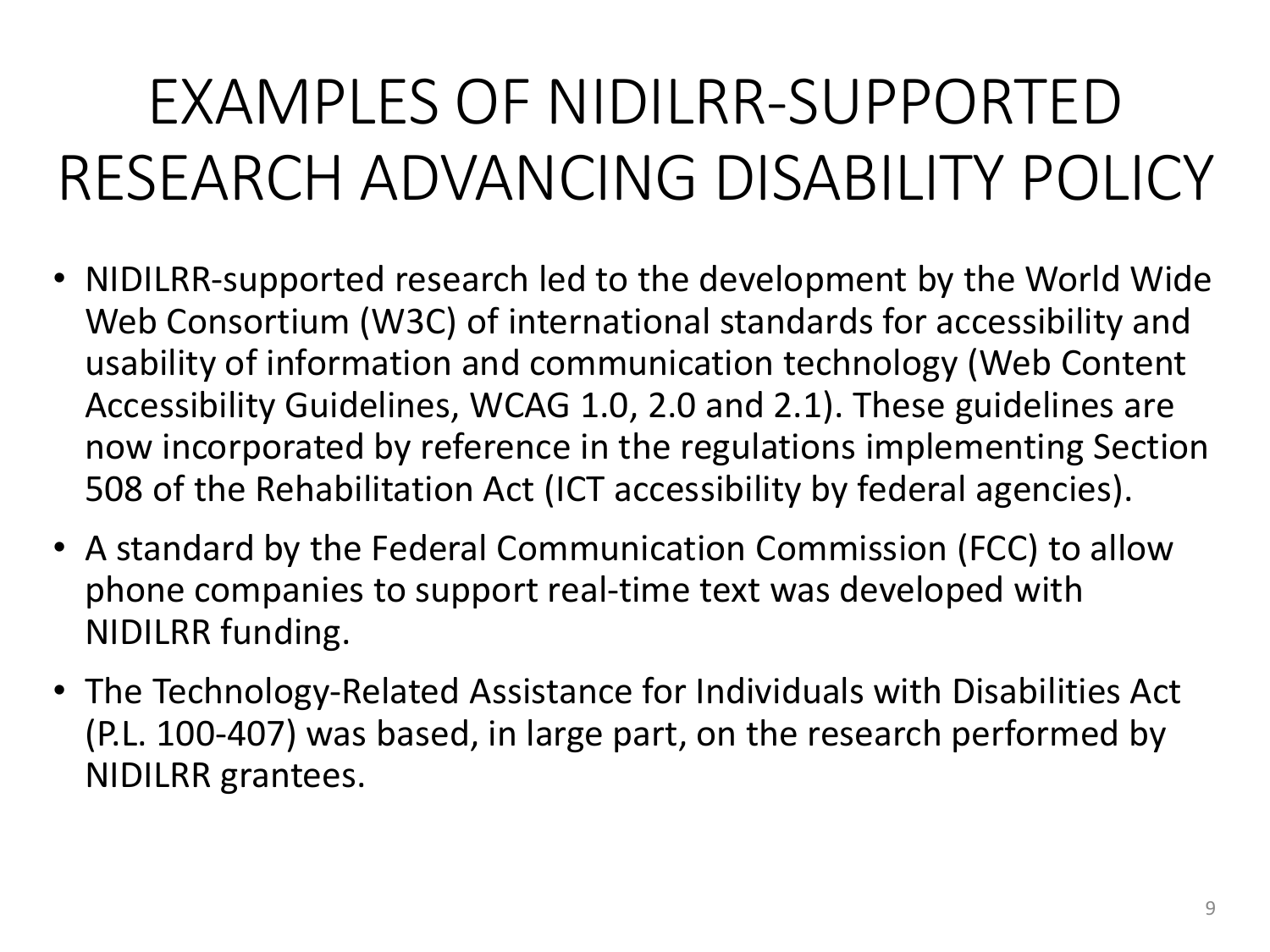#### EXAMPLES OF NIDILRR-SUPPORTED RESEARCH ADVANCING DISABILITY POLICY

- Research carried out by a NIDILRR grantee on personal assistance services (PAS) was used to justify the inclusion of PAS as a mandatory form of affirmative action under regulations implementing Section 501 of the Rehabilitation Act (affirmative action by federal agencies).
- Research and development of advanced technologies supported by NIDILRR is being used to expand and improve reasonable accommodations provided to employees with disabilities under Title I of the ADA (nondiscrimination in employment).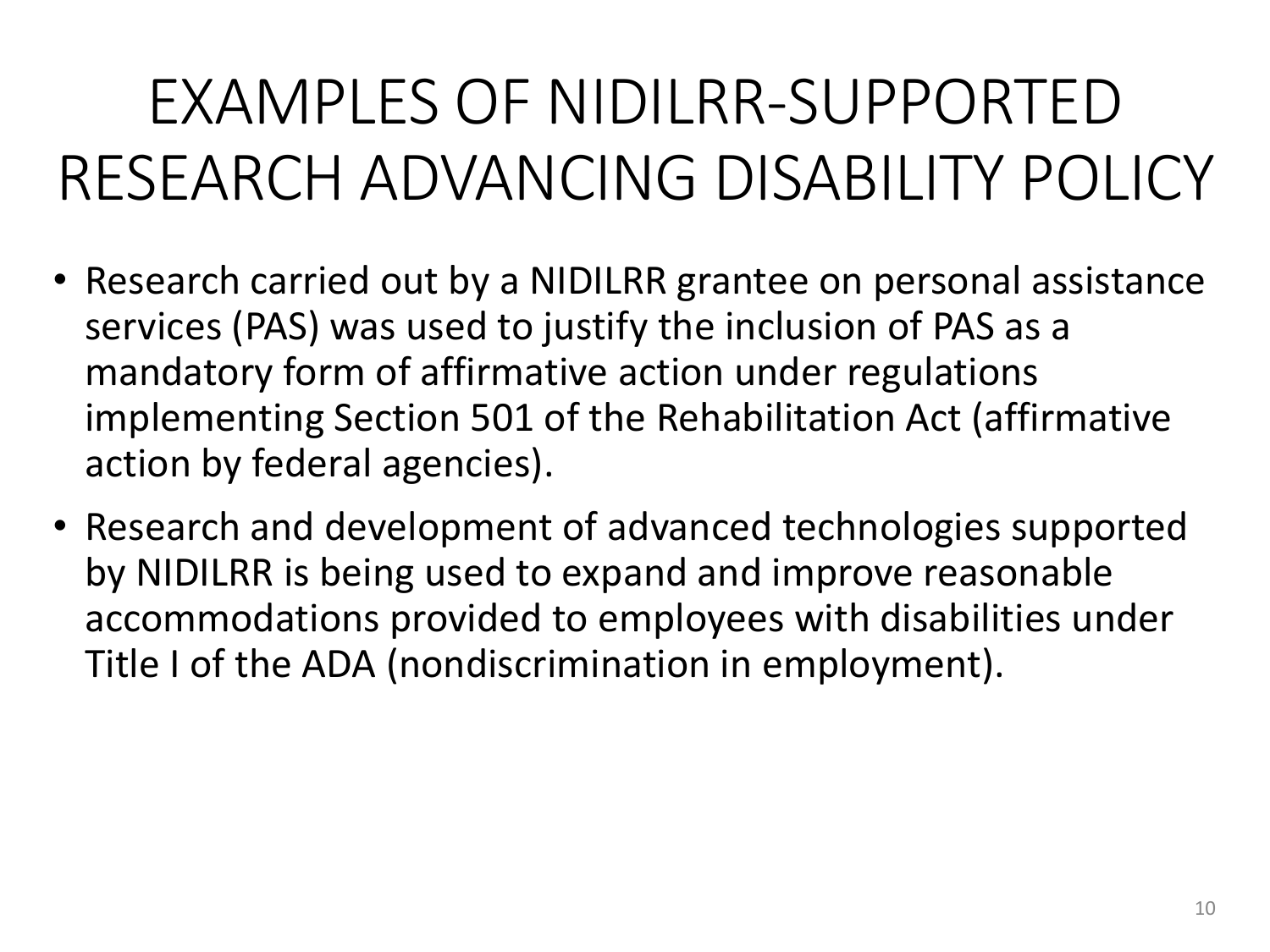#### RESEARCH ADVANCING COVID-19 POLICY FROM A DISABILITY PERSPECTIVE

- Since the beginning of the COVID-19 pandemic, the [Disability and](https://drrc-coalition.org/)  [Rehabilitation Research Coalition](https://drrc-coalition.org/) (DRRC) has used research to advocate for enhanced collection of disability status information in all health care-related data collections.
- Disability populations have often been undercounted throughout the health care system, especially when new efforts (such as tracking around COVID-19 testing, infections, morbidities, and mortality) are launched, which exacerbates existing health disparities and makes it more difficult to develop solutions.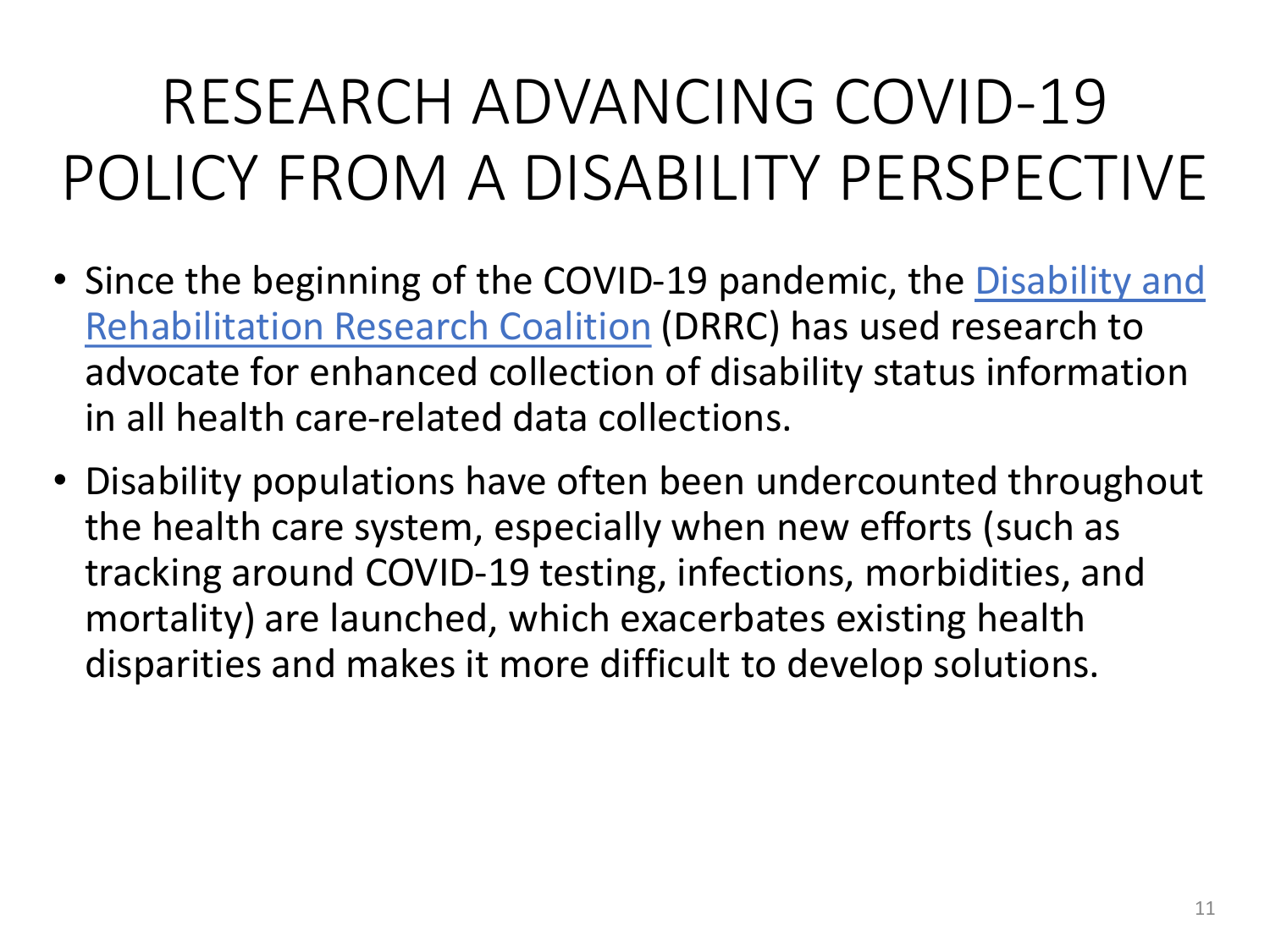## COVID-19 RESEARCH (CONTINUED)

This advocacy has resulted in significant advances over the past few years, such as:

- Inclusion of disability status on the CDC's COVID-19 case [reporting form;](https://www.cdc.gov/coronavirus/2019-ncov/php/reporting-pui.html)
- [Interim recommendations](https://www.minorityhealth.hhs.gov/Assets/PDF/July-COVID19HETFSubcommitteesRecommendations-073021_rev508_final.pdf) from the COVID-19 Health Equity Task Force recognizing the gaps in disability and other demographic data and incentivizing improved data- and community-driven approaches to better prepare for future pandemics;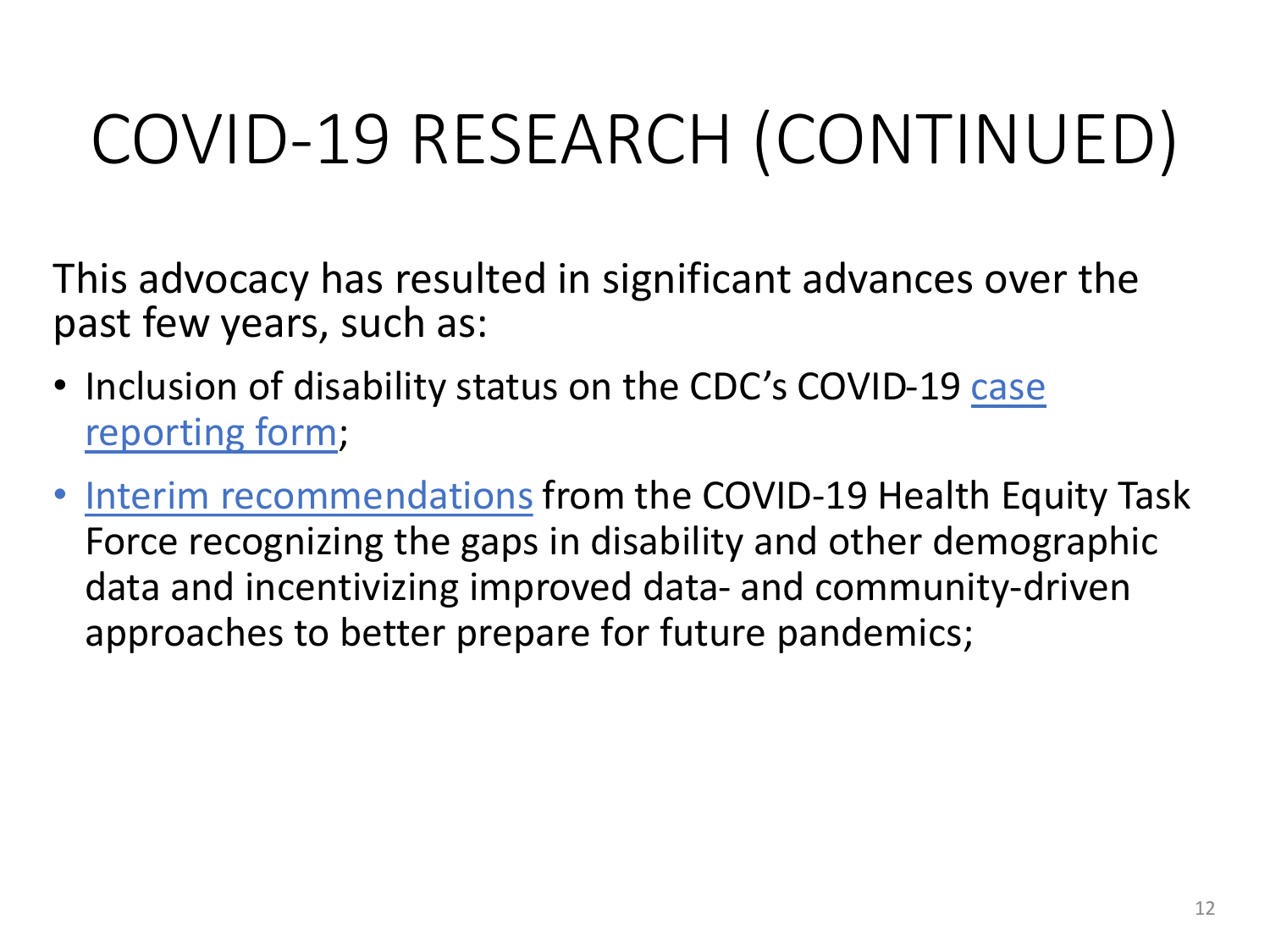## COVID-19 RESEARCH (CONTINUED)

- An [Executive Order](https://www.whitehouse.gov/briefing-room/presidential-actions/2021/01/20/executive-order-advancing-racial-equity-and-support-for-underserved-communities-through-the-federal-government/) from President Biden on Advancing Racial Equity and Support for Underserved Communities, which formally recognizes people with disabilities as an underserved community and forms the Federal Equitable Data Working Group to address deficiencies in federal data, including lack of disaggregation by disability status and other demographic factors; and
- Report language in the House-passed Fiscal Year 2022 Health and Human Services appropriations bill that:
	- [Directs the CDC](https://docs.house.gov/meetings/AP/AP00/20210715/113908/HMKP-117-AP00-20210715-SD003.pdf#page=95) to ensure disability data is included as a core demographic component across surveys and surveillance systems administered by the National Center for Health Statistics; and
	- [Directs the Interagency Committee on Disability Research](https://docs.house.gov/meetings/AP/AP00/20210715/113908/HMKP-117-AP00-20210715-SD003.pdf#page=229) to work with the Federal Equitable Data Working Group to coordinate the collection of disability-specific data.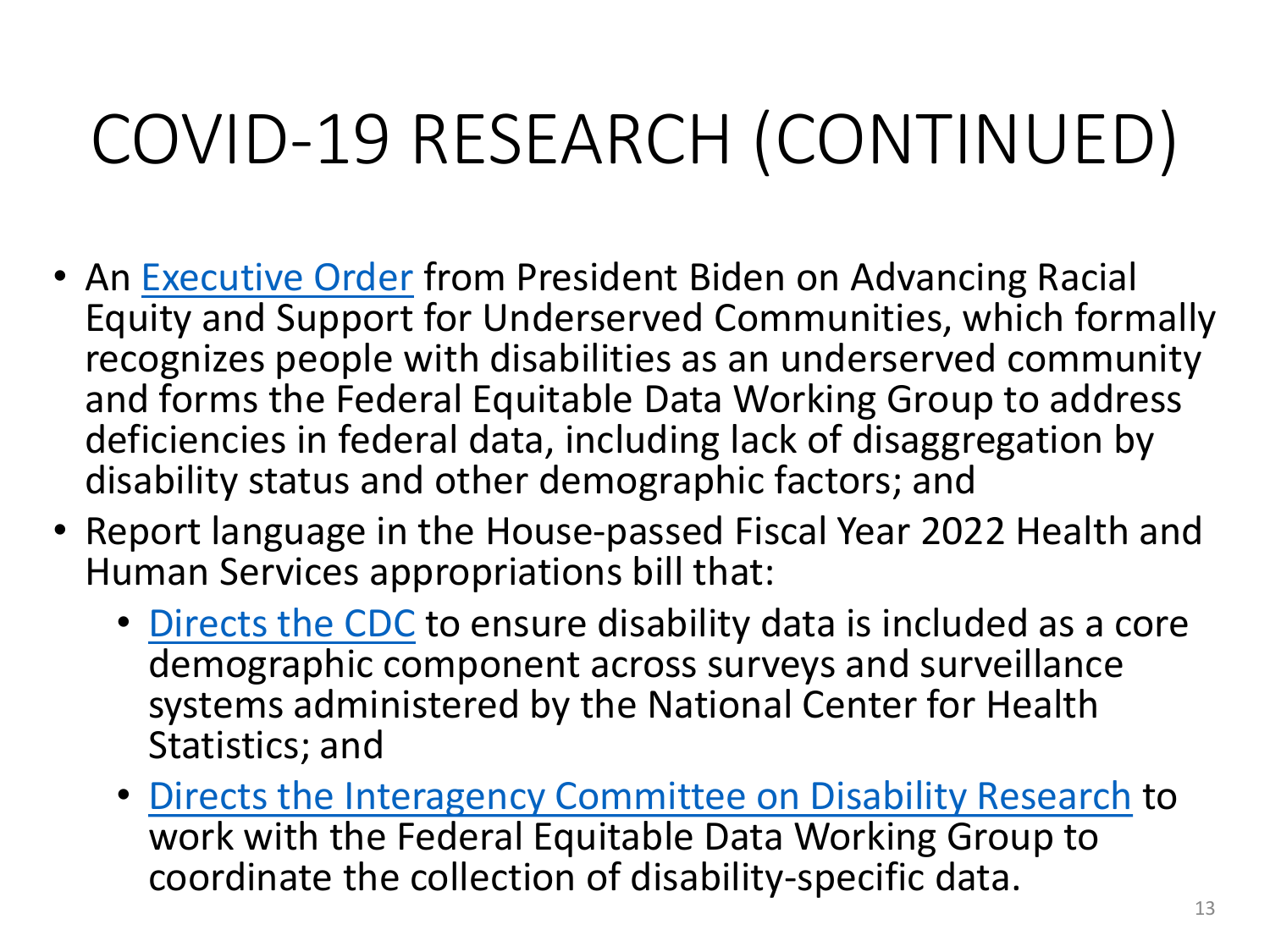#### RESEARCH ADVANCING ADA

- Research was essential to documenting the need for and development and passage of the ADA.
- Research documented the historical mistreatment and discrimination faced by people with disabilities.
	- "The severity and pervasiveness of discrimination against people with disabilities is well documented." [National Council on Disability]
	- "Discrimination persists." [U.S. Commission on Civil Rights]
	- "Discrimination against individuals with HIV infection is widespread and has serious repercussions for both the individual and the Nation's efforts to control the epidemic." [President's Commission on HIV Epidemic]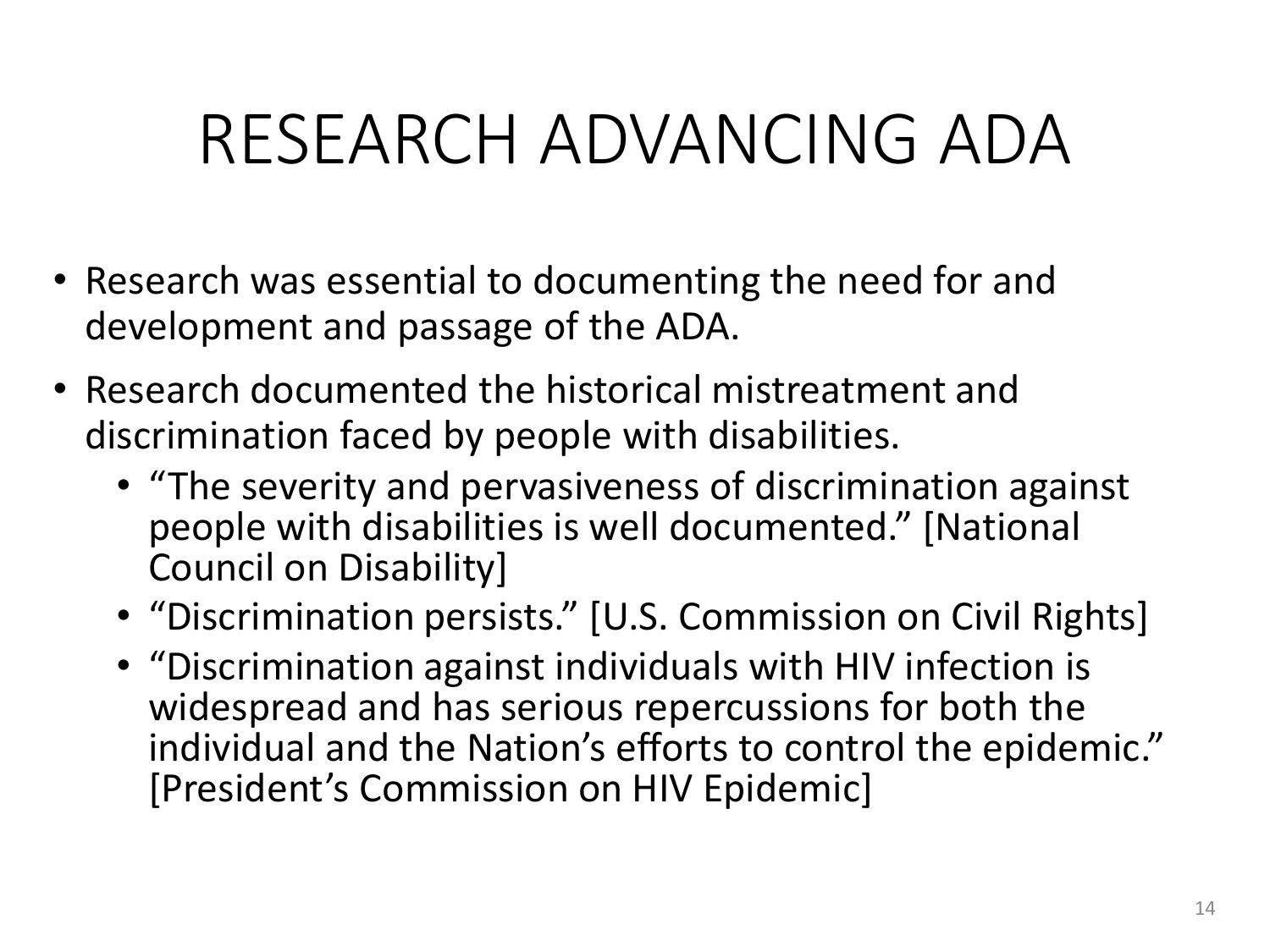## ADA EXAMPLE (CONTINUED)

- Research was essential for justifying key nondiscrimination provisions, including reasonable accommodations (cost), standards for making facilities accessible (Americans with Disabilities Guidelines, ADAG), documenting the modest cost of making new construction accessible when part of the initial design), and requiring the establishment of a nationwide telephone relay service.
- Research was critical to reaching the conclusion that the benefits to society of the ADA outweighed the costs.
- Most recently research was the basis for the guidance issued by the Justice Department and Office for Civil Rights that long COVID may be considered a disability under the ADA.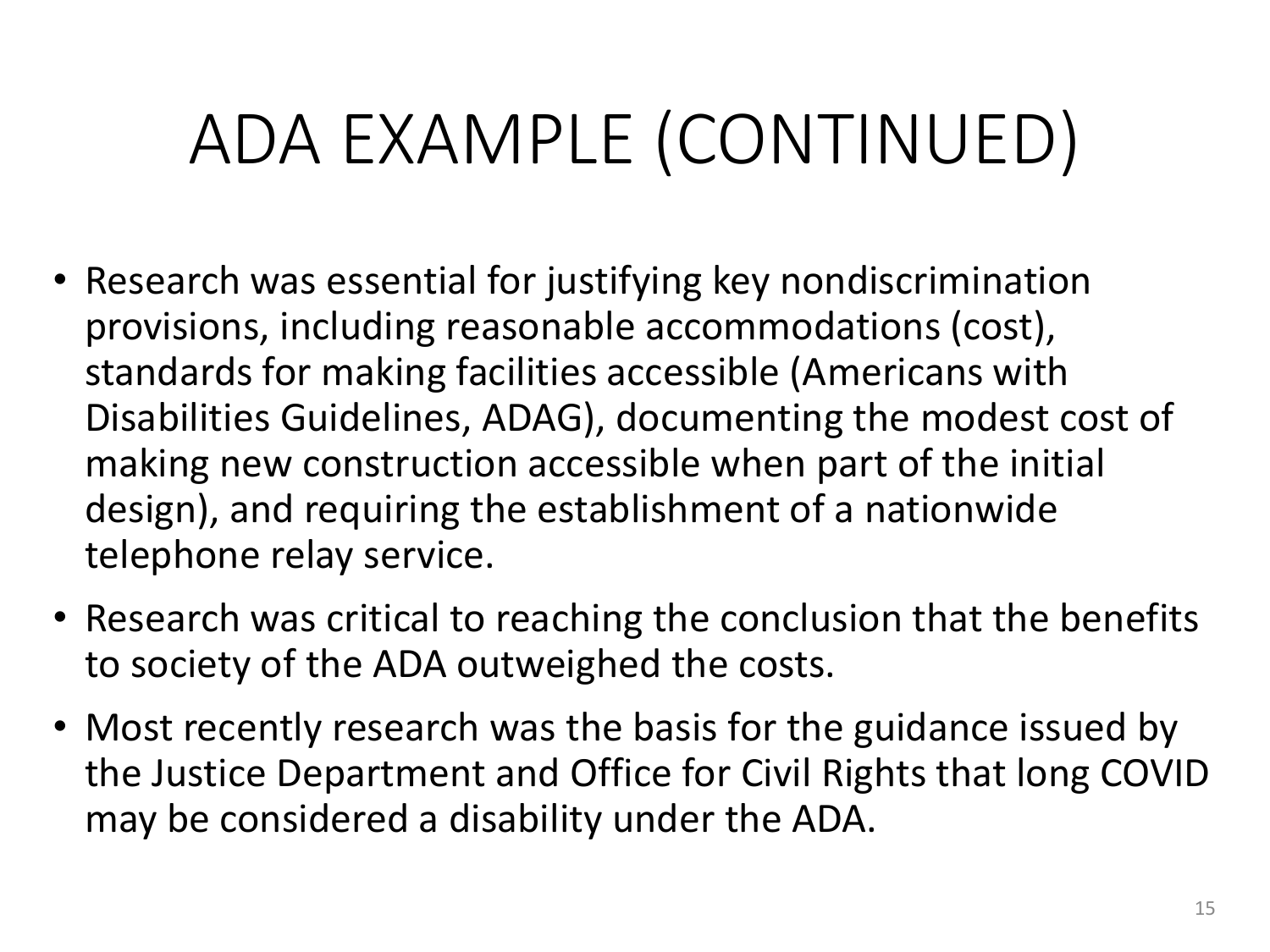#### RESEARCH ADVANCING EARLY INTERVENTION POLICY FOR INFANTS AND TODDLERS WITH DISABILITIES

- The Education of the Handicapped Act Amendments of 1986 (P.L. 99- 457) established the landmark early intervention program for infants and toddlers with disabilities and their families.
- The need for the program, as reflected in the report accompanying the legislation, was based on research supported by the Department of Education and others. The Seventh Annual Report to Congress [regarding the implementation of P.L. 94-142] concluded that: "Studies of the effectiveness of preschool education for the handicapped demonstrated beyond doubt the economic and educational benefits of programs for young handicapped children. In addition, the studies have shown that the earlier intervention is started, the greater is the ultimate dollar savings and the higher is the rate of educational attainment by these handicapped children."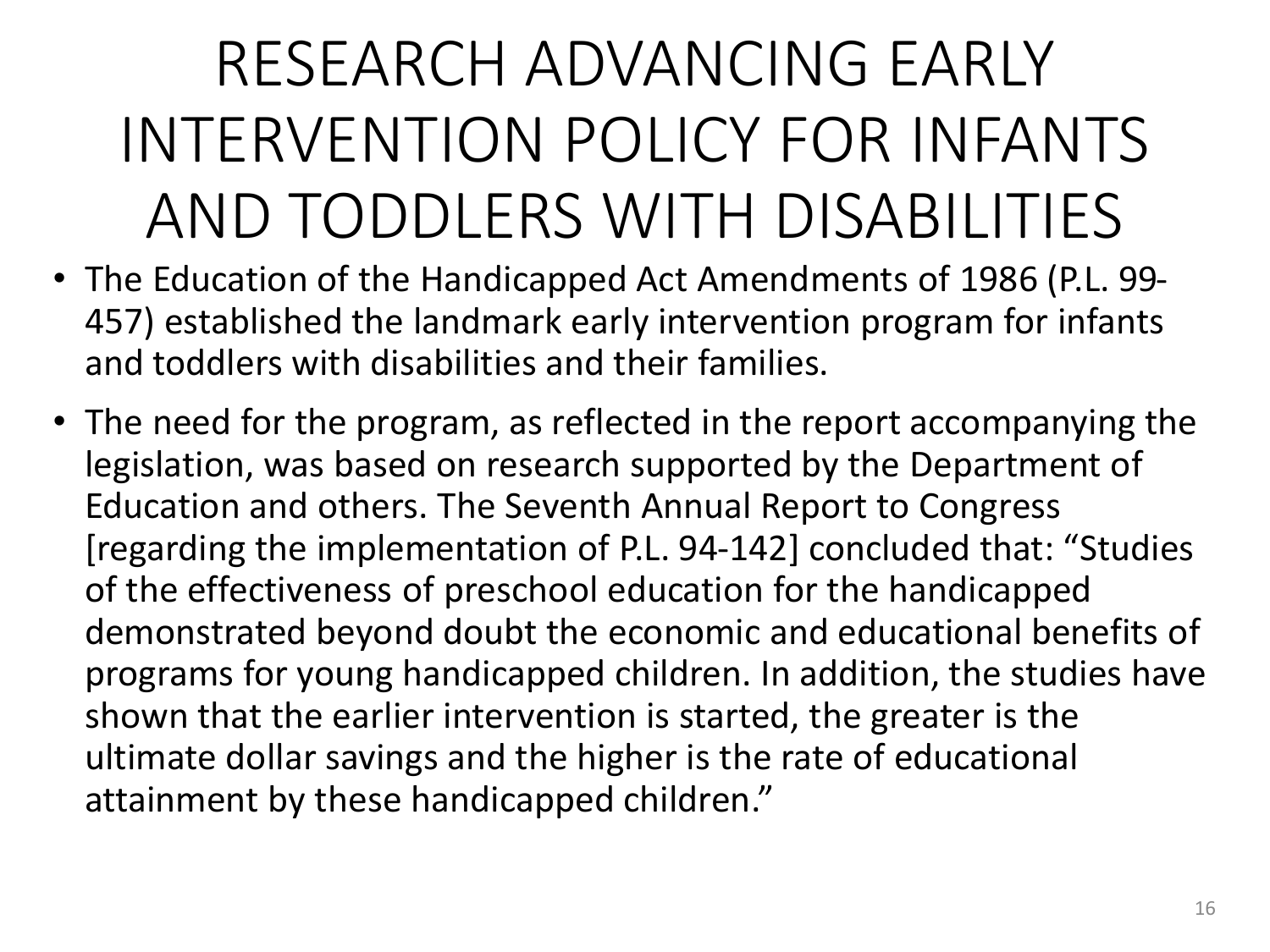## EARLY INTERVENTION PROGRAM (CONTINUED)

- The Committee Report also cited to research to indicate that early intervention accomplishes the following:
	- Helps enhance intelligence in some children;
	- Produces substantial gains in development and self-help skills;
	- Helps prevent the development of secondary disabling conditions;
	- Reduces family stress;
	- Reduces the need for special class placement; and
	- Saves substantial costs to society and schools.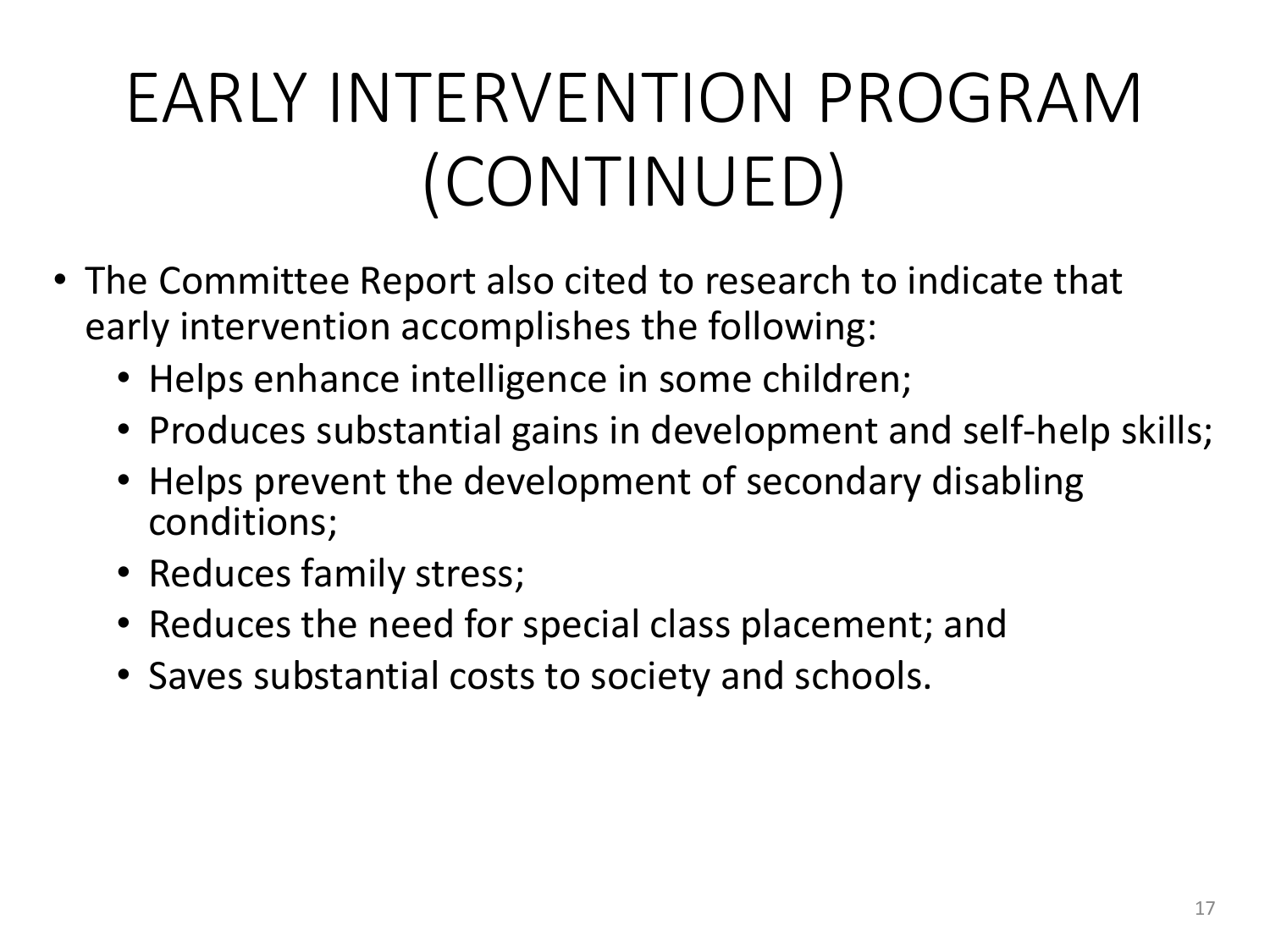## EARLY INTERVENTION PROGRAM (CONTINUED)

- The Committee Report also explains that the language in the legislation was based on and derived from research in child development and early childhood education and from experience of states that had tried early intervention programs.
- The legislation specified nine minimum components of a statewide system consisting of a comprehensive, coordinated, multidisciplinary, interagency, program providing early intervention services for infants and toddlers with disabilities and their families. These nine components were taken directly from the research.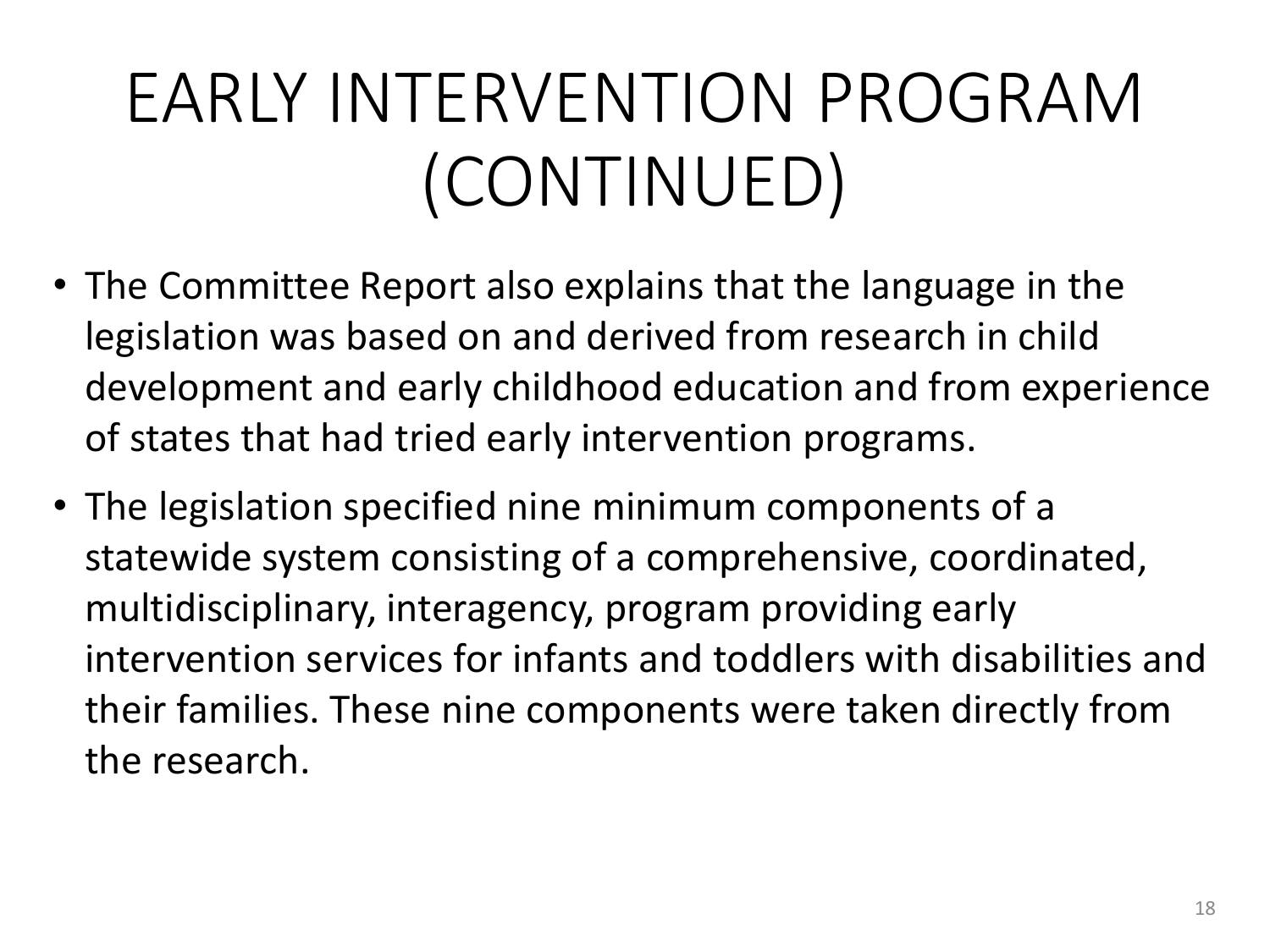## TIPS FOR PRESENTING RESEARCH TO POLICYMAKERS

#### GUIDELINES FOR WRITTEN TESTIMONY

- Include a title of your presentation that grabs the attention of the policymakers and goes to the heart of the issue, consistent with basic American values
- Include information about your background that establishes your credibility
- Frame the issue in personal terms (get to policymakers' hearts before get to their heads)
- Define the issue/problem that needs to be addressed and identify the themes, principles, and approaches for addressing the problem
- Explain how your research addresses the issue/problem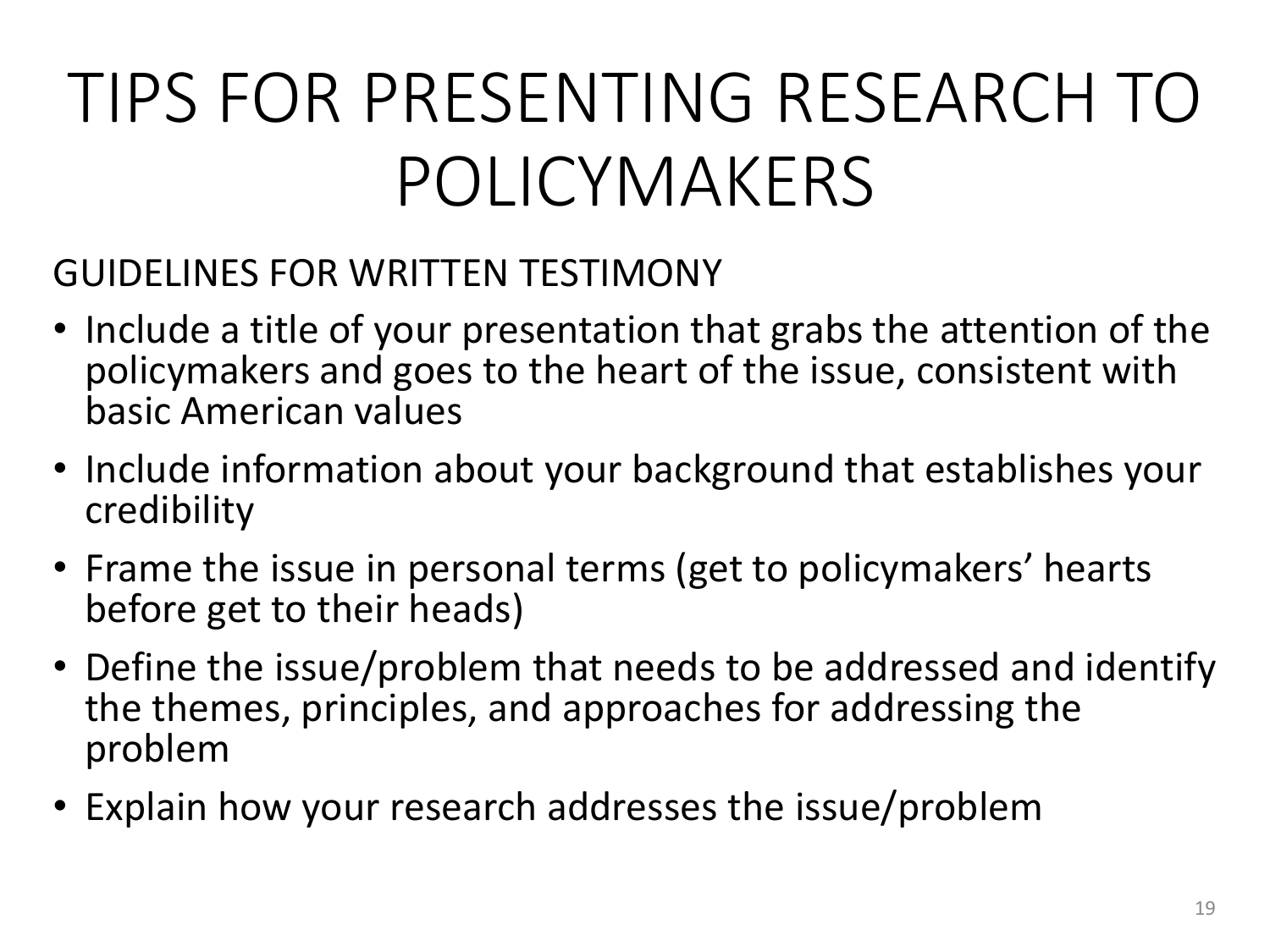## TIPS FOR PRESENTING RESEARCH TO POLICYMAKERS

- GUIDELINES FOR WRITTEN TESTIMONY [Continued]
- Describe your research findings, conclusions, and recommendations
- Do not use technical jargon—know your audience
- Focus on how research informs the policy making process
- Compare and contrast your research with research conducted by others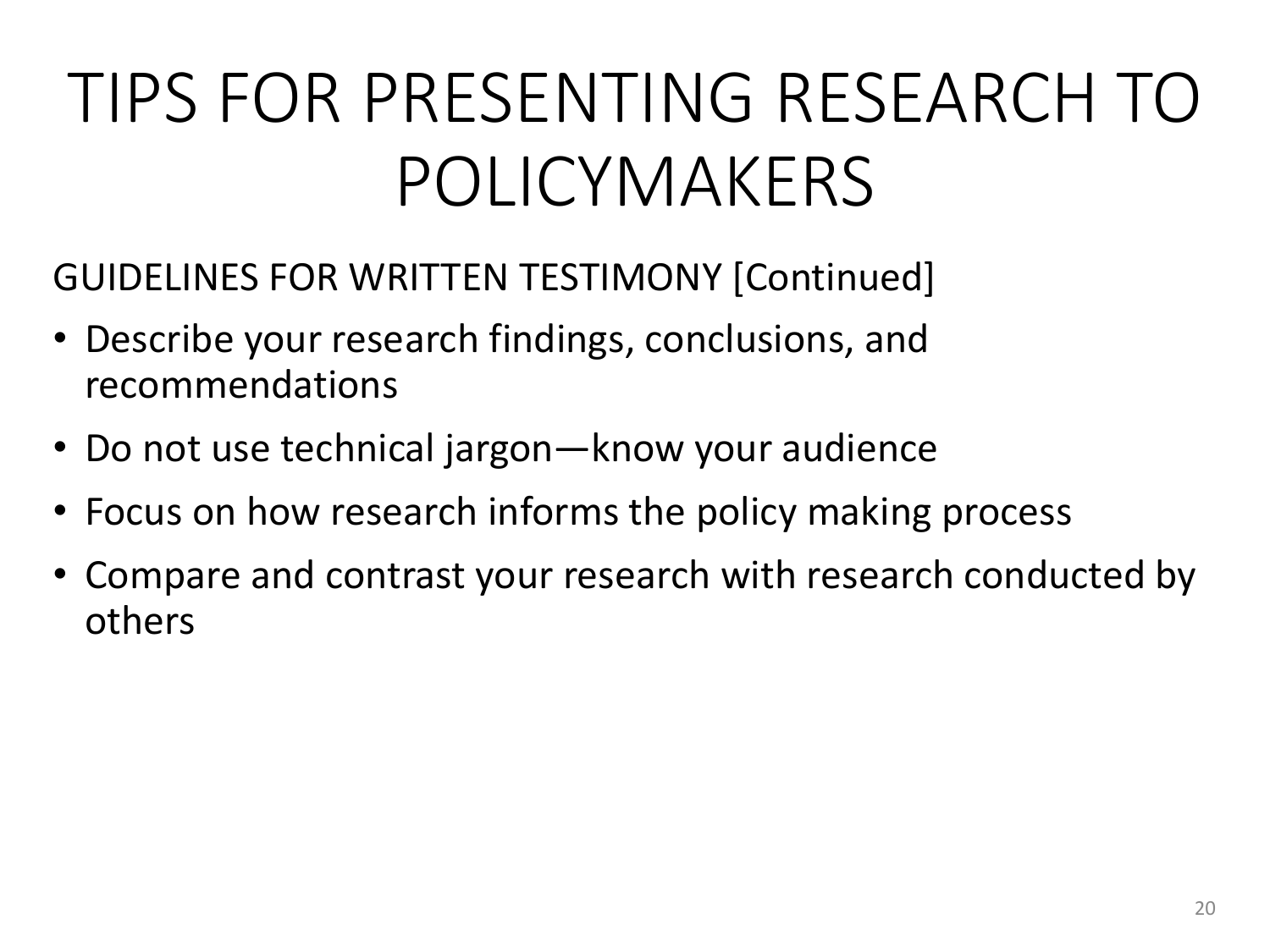## TIPS FOR PRESENTING RESEARCH TO POLICYMAKERS

GUIDELINES FOR ORAL TESTIMONY

- Follow general guidelines for written testimony
- Stay in role—present testimony from a consistent perspective (researcher, not advocate)
- Message—keep it simple; only make a few points (highlight key findings, conclusions, and recommendations from research)
- NEVER READ TESTIMONY—maintain eye contact with policymakers at all times
- Use examples and real-life anecdotes to personalize policy implications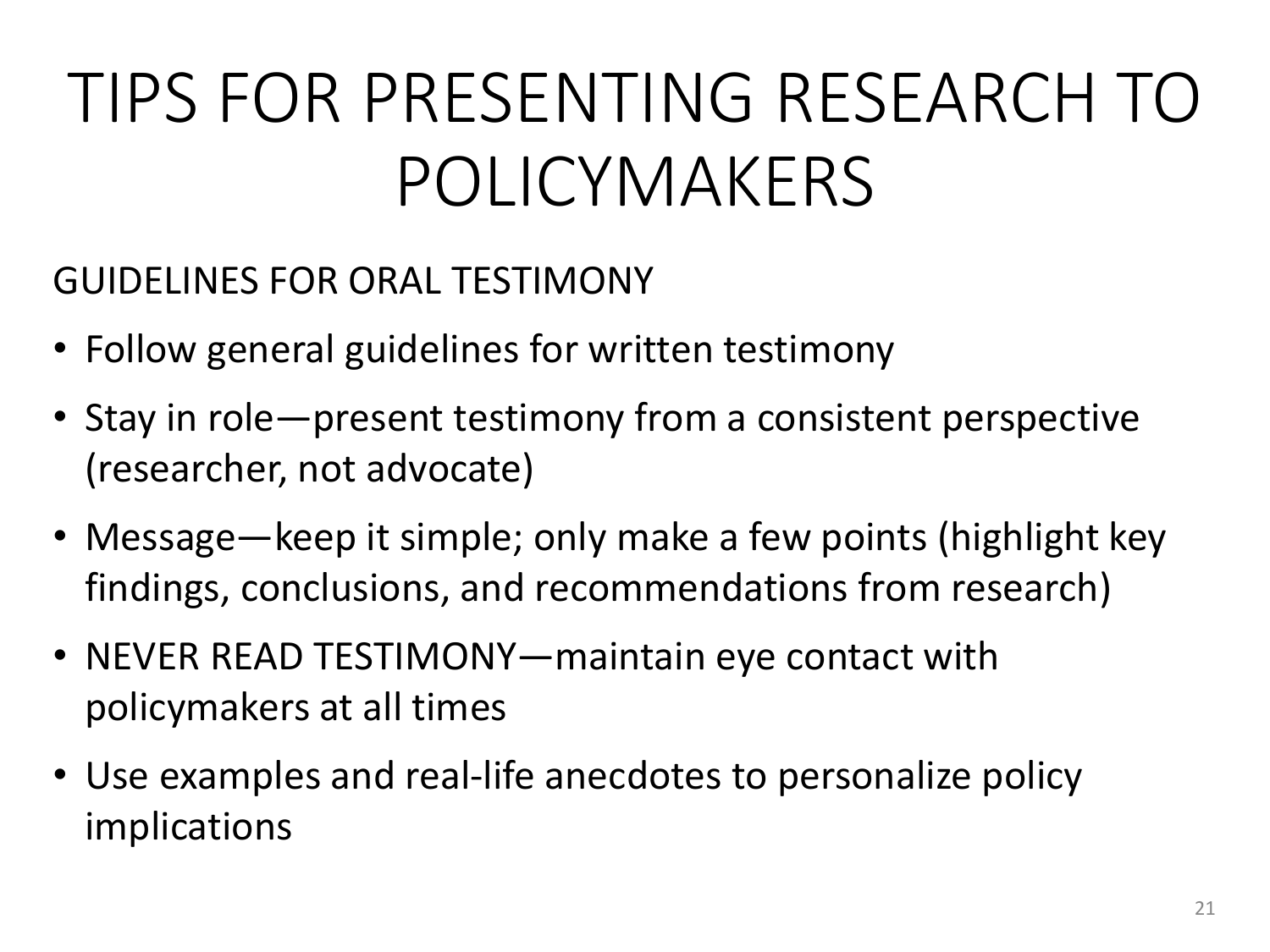#### SUMMARY

Researchers can (and often do) play a critical role in informing the disability policymaking process, including documenting the problem, identifying policy options, justifying policy options, developing and advancing implementation methodologies and strategies, and measuring compliance.

Researchers can maximize the likelihood that their research will be used by policymakers and their staff by following certain guidelines, including getting to a policymakers' heart before getting to their head, keeping it simple, staying in role, and explaining how your research is relevant to the issues (bills) before the committee.